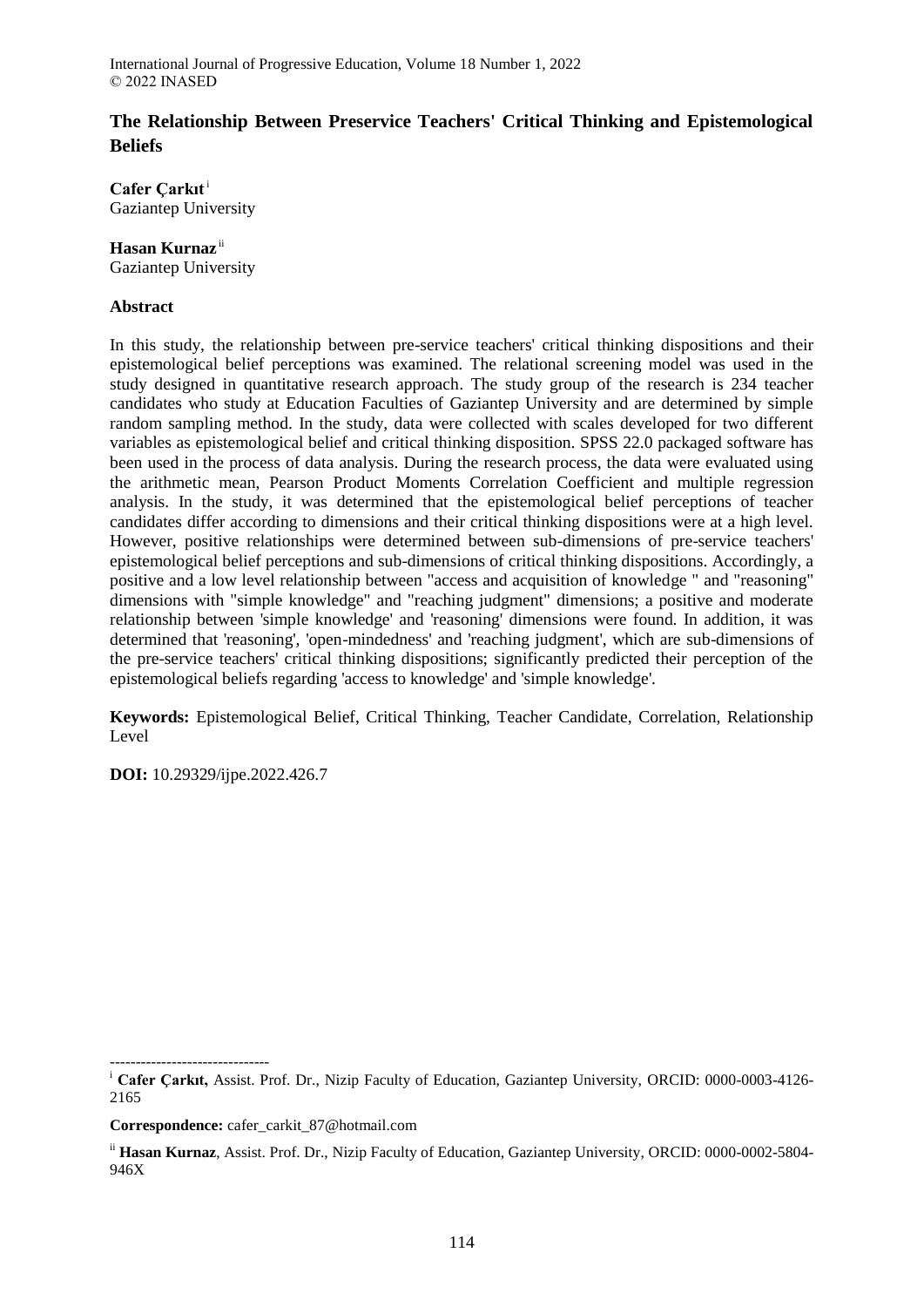# **INTRODUCTION**

Thinking is seen as an ability that is unique to humans and as old as human history. Thinking is the cornerstone of today's civilization. Thinking is at the center of the common heritage that humanity has carried to the present. Critical thinking is a way of thinking that is seen as the most advanced thinking level among the types of thinking. Thinking gains a critical dimension to the extent of the attention shown to the causes of phenomena or situations emphasized (Bailin & Siegel, 2003). In this framework, when the definitions of critical thinking in the literature are examined, it is seen that critical thinking is characterized by taking a high-level thinking skill that is considered one of the educational roots of the basic reality. As a matter of fact, Paul and Elder (2013) explain critical thinking as a way of thinking that allows access to new knowledge by questioning and evaluating the obtained information and that opens the doors to being autonomous. Tempelaar (2006) defines critical thinking as a metacognition. Similarly, Paul (1993) sees critical thinking as thinking on the act of thinking in order to improve one's own thinking process. Chaffe'e (1991) expresses critical thinking as a collective approach to understanding and solving how the world is given a meaning, rather than just a way of thinking. Yildirim (1997) defines critical thinking as the ability to examine a situation, opinion, explanation, behaviour or value judgment with an objective and rational approach in terms of accuracy and validity, in a measured scepticism. All these knowledge and definitions show that critical thinking is a cause-effect-oriented, multi-dimensional and disciplined way of thinking just like rational thinking.

Critical thinking; seen as a multidisciplinary thinking process that requires both cognitive and affective characteristics in itself and cannot be limited to a specific discipline. As a matter of fact, critical thinking includes affective features such as doubting, searching for evidence, being openminded, and showing patience in addition to cognitive processes such as sorting, classification, analysis, evaluation, decision making, and problem solving (Alkin-Sahin et al., 2014). In the process of critical thinking, the critical thinker uses certain assessment standards to determine the virtue or value of knowledge, facts, situations or problems (Paul & Elder, 2013). With critical thinking, the individual has the opportunity to make definitive and final judgments about the correctness or falsehood of suggestions and solutions, and the validity or deficiency of ideas (Moore, 2004). In this sense, critical thinking has a structure that meets the logic criteria. Nosich (2015) explains the critical thinking process with the stages of asking questions, grasping the logic of these questions, trying to solve the problems, and believing the results of logic. In this respect, a good critical thinker is expected to have the basic features required by critical thinking.

In addition to the cognitive and affective features of critical thinking, critical thinking disposition emerges as one of the basic features of critical thinking. Disposition is an important factor in the effective execution of a job or skill. In this sense, disposition is expressed as a state of being prone to something (Ennis, 1996). Critical thinking disposition, on the other hand, is defined as the willingness and predisposition of individuals to use a critical view in the framework of certain criteria in the face of events, phenomena, situations or problems they encounter (Zhank, 2003; Gurkaynak et al., 2008). In other words, the way to be a good critical thinker is to have a high-level critical thinking disposition (Facione, 2004). A high-level critical thinking disposition depends on doubting different opinions and beliefs, revealing the reasons for the hypotheses clearly, offering alternative suggestions, having a coherent thinking style, and being brave and determined in seeking the truth (Beyer, 1988). Individuals with high critical thinking disposition can use their critical thinking skills effectively, thus critical thinking training for these individuals progresses systematically.

An important concept related to individuals' critical thinking dispositions and reflecting their beliefs about knowledge and learning is the concept of epistemological belief. Although epistemological beliefs are defined as beliefs of individuals about both knowledge and the nature of acquiring knowledge, they meet the thoughts and beliefs about what knowledge is, how it is acquired, its certainty and limit (Schommer, 1990; Hofer, 2001; Brownlee et al., 2001; Deryakulu, 2014). Epistemological beliefs of individuals have a significant effect on both their cognitive and metacognitive processes (Schommer, 1994). In this context, experienced and critical students believe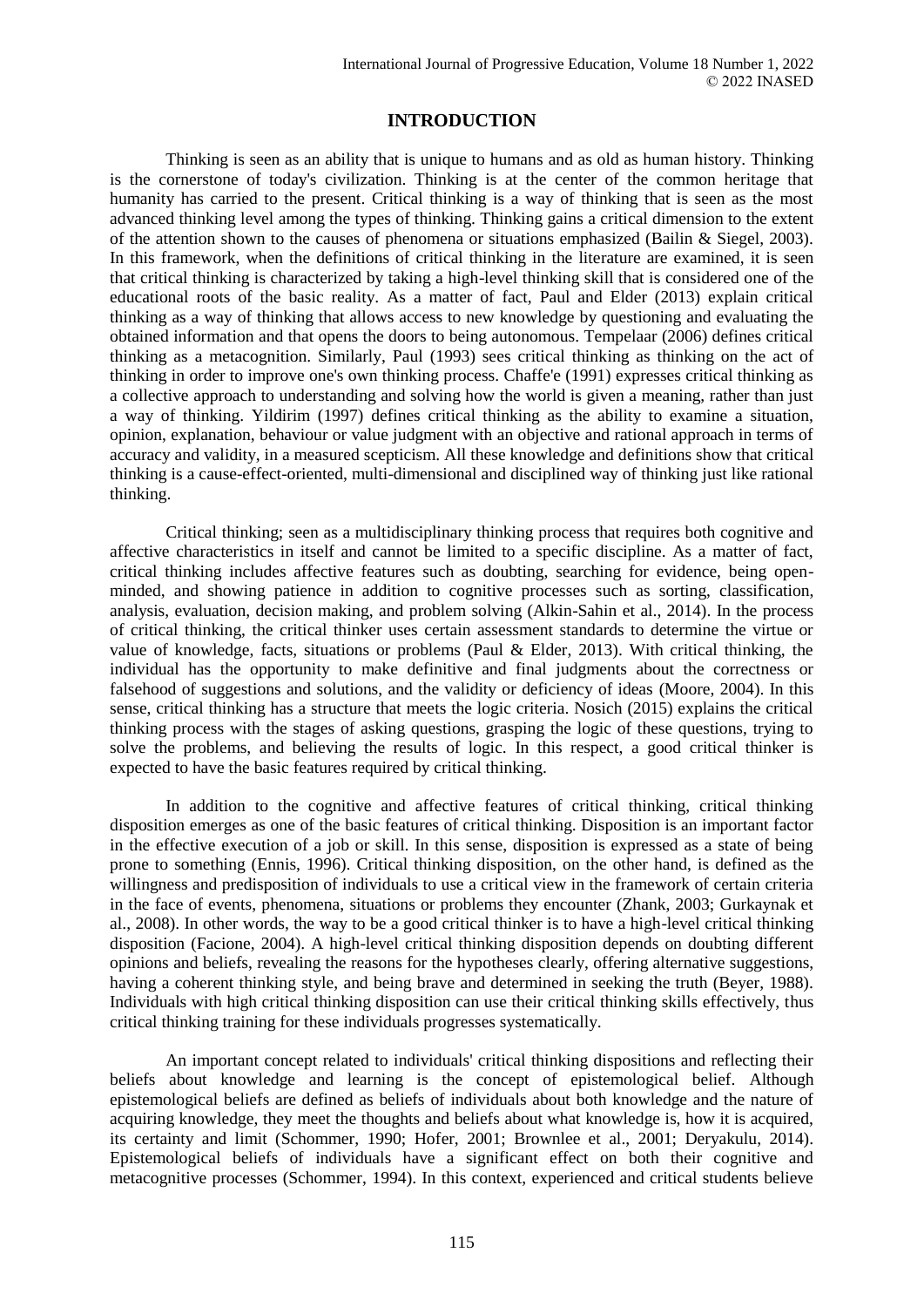that a complete and finalized knowledge cannot exist, but that some of the information will continue to develop, while less experienced students believe that a very small part of the knowledge has changed and developed, and that a large part of the knowledge is completed and takes its final form. Schommer, 1990). In this respect, the level of analysing information with a critical point of view lies in the background of the meaning's individuals attribute to knowledge and the nature of knowledge. In other words, critical thinking levels are effective in shaping the epistemological beliefs developed by individuals regarding knowledge and the nature of knowledge.

When the literature is examined, it is seen that many studies have been conducted on the epistemological beliefs of teacher candidates (Sinatra & Kardash, 2004; Eryaman, 2007; Yadav & Koehler, 2007; Meral & Colak, 2009; Aypay, 2011; Taskin, 2012; Demir, 2012; Bakir & Adak, 2014; Dunekacke, et al., 2016; Turkan, et al., 2016; Bikmaz, 2017, Koc & Memduhoglu, 2017, Arslan & Aybek, 2018). However, the critical thinking perceptions of teacher candidates have been the subject of many studies (Guven & Kurum, 2008; Sen, 2009; Alper, 2010; Quin, et al., 2010; Kuvac & Koc, 2014; Can & Kaymakci, 2015; Kusaeri, 2019; Saputro, et al., 2020). On the other hand, there is no study in the literature to determine the effect of pre-service teachers' critical thinking dispositions on their epistemological beliefs and to determine whether these dispositions predict their epistemological beliefs. In this sense, two relevant variables were taken as the subject of this study and the relationship between pre-service teachers' critical thinking dispositions and their epistemological belief perceptions was examined. In this framework, the problems of the research were formed as follows:

1. What are the pre-service teachers' epistemological belief perceptions and critical thinking dispositions?

2. Is there a significant relationship between the sub-dimensions of pre-service teachers' epistemological belief perceptions and the sub-dimensions of their critical thinking dispositions?

3. Are sub-dimensions of pre-service teachers' critical thinking dispositions a significant predictor of their epistemological beliefs?

## **METHOD**

#### **Research Model**

In this study, which was conducted to examine the relationship between pre-service teachers' critical thinking dispositions and their epistemological belief perceptions, relational scanning model, one of the quantitative research models, was used. Relational scanning is a research model conducted to describe the relationship between two or more variables (Frankel & Wallen, 2009). In studies conducted in the relational screening model, it is possible to examine the relationship between two or more variables without interfering with these variables in any way (Buyukozturk et al, 2014). In this study, it was aimed to determine the relationship between pre-service teachers' critical thinking dispositions and their epistemological belief perceptions. In this direction, scales for determining both variables were applied and the relationship status of these variables was determined by performing the necessary statistical operations.

#### **Study Group**

This research, was carried out with teacher candidates who continue their studies and voluntarily participate in the research at the Faculties of Education associated with Gaziantep University, located in the South-eastern Anatolia region of Turkey. In quantitative research, a working group suitable for the spirit of the universe is formed (Cohen, Manion & Marrison, 2007; Fraenkel & Wallen, 2009). The study group of the research is 234 teacher candidates selected by simple random sampling among the pre-service teachers who continue their education in Education Faculties of Gaziantep University. The demographic information of the sample is given below.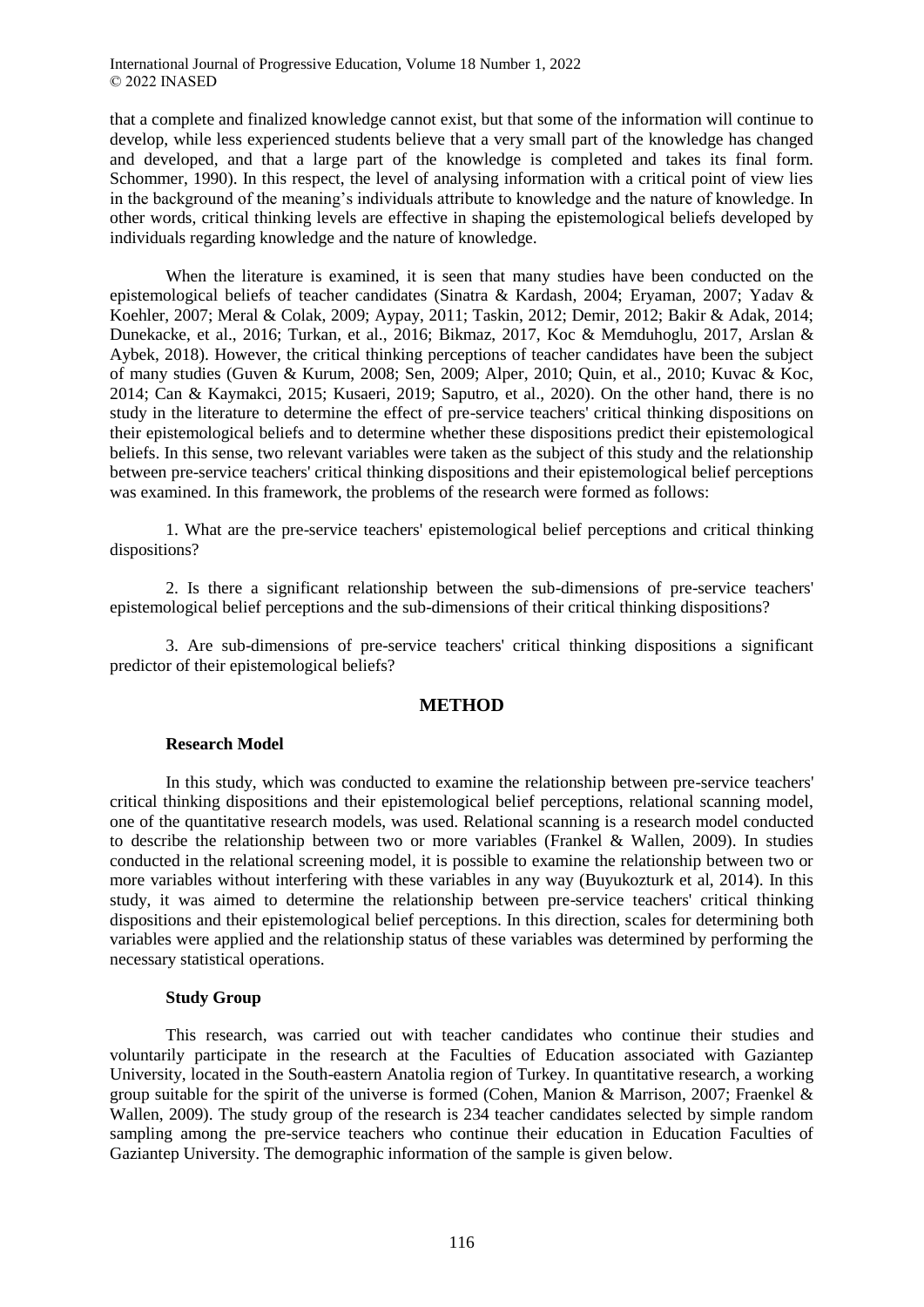| Demographic Features |                                   | Frequency (f) | Percentage (%) |
|----------------------|-----------------------------------|---------------|----------------|
| Gender               | Female                            | 185           | 79.1           |
|                      | Male                              | 49            | 20.9           |
|                      | $17-18$                           | 19            | 8.1            |
|                      | $19-20$                           | 94            | 40.2           |
| Age                  | 21-22                             | 76            | 32.5           |
|                      | $23 - 24$                         | 14            | 6              |
|                      | $25 - 26$                         | 5             | 2.1            |
|                      | 27 or above                       | 26            | 11.1           |
|                      | Turkish Language Teaching         | 116           | 49.6           |
|                      | <b>Elementary School Teaching</b> | 41            | 17.5           |
| Department           | Social Studies Teaching           | 38            | 16.2           |
|                      | <b>Mathematics Teaching</b>       | 36            | 15.4           |
|                      | Other                             | 3             | 1.3            |
|                      | 1st Year                          | 86            | 36.8           |
| Grade                | 2nd Year                          | 42            | 17.9           |
|                      | 3rd Year                          | 62            | 26.5           |
|                      | 4th Year                          | 44            | 18.8           |

**Table 1. Demographic information of the students who constitute the sample**

### **Data Collection Tools**

Data on two different variables as critical thinking disposition and epistemological belief were collected in the study. "Marmara Critical Thinking Disposition Scale" developed by Ozgenel and Cetin (2018) to determine pre-service teachers' critical thinking dispositions, and the "Epistemic Belief Scale" developed by Schraw, Bendixen, and Dunkle (2002) and adapted to Turkish by Dinc, Inel and Uztemur (2016), to determine their epistemological belief perceptions were used. Necessary permissions were obtained to use the relevant scales during the research process. Information on the scales is presented below.

## **Marmara Critical Thinking Disposition Scale**

The scale developed by Ozgenel and Cetin (2018) to determine the critical thinking dispositions of teachers consists of 28 items and 6 sub-dimensions, and is a likert-type scale of 5, rated as "never", "rarely", "occasionally", "usually", "always". The structural validity of the scale was tested by explanatory factor analysis (EFA). In order to perform exploratory factor analysis, there must be a certain correlation / relationship between variables. In the calculation of this correlation, the Barlett sphericity test was performed and the Kaiser Meyer Olkin (KMO) value was calculated. As a result of statistical operations, the KMO value was calculated as 0.932, and the Bartlett test result was found=  $6476.72$  (p<.001) to be significant. As a result of the factor analysis performed within this framework, 28 items and 6 sub-factors were obtained. In this context, the first factor consisting of 6 items was named reasoning, the second factor consisting of 6 items, reaching a judgment, the third factor consisting of 4 items, searching for evidence, the fourth factor consisting of 4 items, searching for truth, the fifth factor consisting of 4 items, open-mindedness, and the sixth factor consisting of 4 items were named as systematicity. The scale consisting of 6 factors explained 56.35% of the total variance. It was determined that the correlation coefficients of the factors were significant. Cronbach's alpha coefficient was calculated for the internal consistency reliability of the scale, and this value for the overall scale was determined as .91. Item-total and item-remaining correlation coefficients were found to be significant, and it was determined that the items were distinctive as a result of the 27% sub-upper independent groups t-test. In the test-retest analysis, it was seen that the correlation coefficients for the sub-dimensions of the scale and the general were significant. As a result of all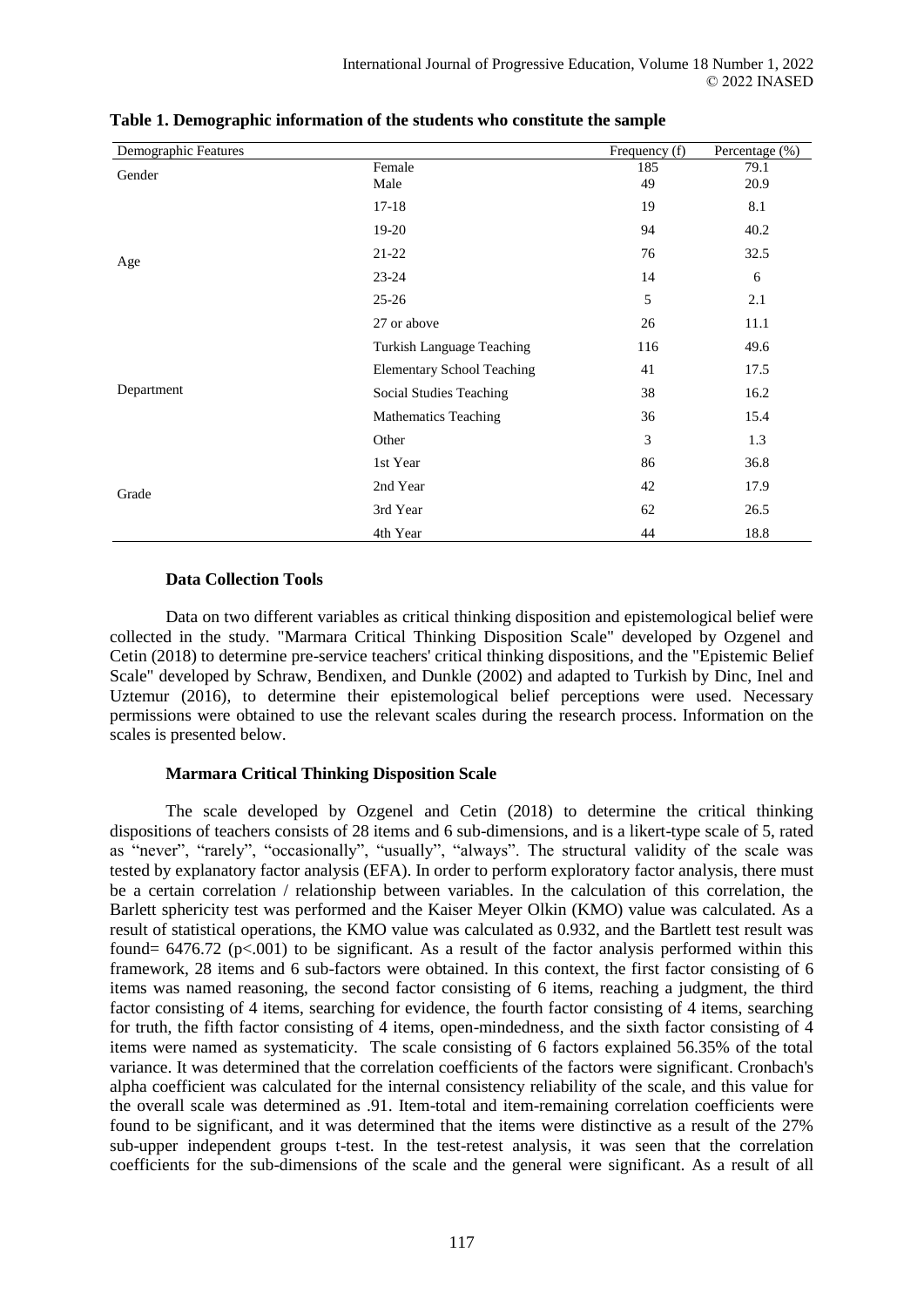these processes, it was concluded that the scale is a valid and reliable scale in determining critical thinking disposition.

### **Epistemic Belief Scale**

The scale developed by Schraw, Bendixen, and Dunkle (2002) for determining epistemological belief perceptions was adapted into Turkish by Dinc, Inel, and Uztemur (2016). In order to determine the construct validity of the scale, first exploratory factor analysis and then confirmatory factor analysis were performed. The original of the scale consists of 28 items and 5 dimensions. As a result of the exploratory factor analysis conducted for adaptation to Turkish, it was determined that the scale consists of 4 dimensions and 15 items. In this context, the first factor consisting of 8 items was named the process of accessing and acquiring knowledge, the second factor consisting of 3 items was certain knowledge, the third factor consisting of 2 items was innate ability and the fourth factor consisting of 2 items was named simple knowledge. The scale consisting of 4 factors explained 52.22% of the total variance. Cronbach's alpha coefficient was calculated for the internal consistency reliability of the scale, and this value for the overall scale was calculated as .78. As a result of the confirmatory factor analysis performed to determine the cultural adaptation level of the Turkish version of the scale, it was found that the scale was compatible. Finally, it was concluded that the scale is a valid and reliable scale.

#### **Data Analysis**

In the analysis of the data obtained during the research process SPSS 22.0 package program was used. Arithmetic mean, standard deviation and standard error in determining the critical thinking levels and epistemological belief levels of the students participating in the study; Pearson Product Moments Correlation Coefficient in determining the relationship between sub-dimensions of epistemological belief scale and sub-dimensions of critical thinking disposition scale; multiple regression analysis calculations were used to determine the predictive power of sub-dimensions of critical thinking disposition on epistemological beliefs. Relevant assumptions for performing regression analysis; sample size, linearity, extreme values, normality, covariance and residual independence were examined. For the sample size, the formula  $N > 50 + 8m$  (Tabachnick & Fidell, 2013) was taken into consideration and it was decided that 234 people would be sufficient. In order to determine the extreme values, z scores and Boxplot graphs were examined, and no extreme values (all z scores between +3 and -3) were found in the data set. While examining the assumption of multiple common linearity; The criteria for the correlation between variables to be less than .70, the VIF values to be 10 and the condition index to be less than 30 (Durmus, Yurtkoru & Cinko, 2011) were taken into consideration. These criteria show that there is no multicollinearity problem in the data set. Kurtosis and skewness values and the Mahalanobis distance value were calculated for the single normality distribution. It was observed that the kurtosis and skewness coefficients of the variables ranged between +2 and -2 (George & Mallery, 2016), and the critical values of Mahalanobis distance calculated for 6 independent variables were less than 22.46 (Tabachnick & Fidell, 2013). According to the scatter plot drawn, it shows that the assumptions of no relationship between covariance and error terms were met.

#### **FINDINGS**

The main purpose of the study is to determine the relationship between pre-service teachers' epistemological belief perceptions and critical thinking dispositions. In this framework, the findings obtained from the analysis of the data collected within the scope of the research were presented in the context of the research questions and in tables. According to this, analysis and findings regarding the sub-problems "What is the level of pre-service teachers' epistemological beliefs and critical thinking perceptions?" and "Is there a significant relationship between the sub-dimensions of pre-service teachers' epistemological belief perceptions and the sub-dimensions of their critical thinking dispositions?" are shown in Table 2: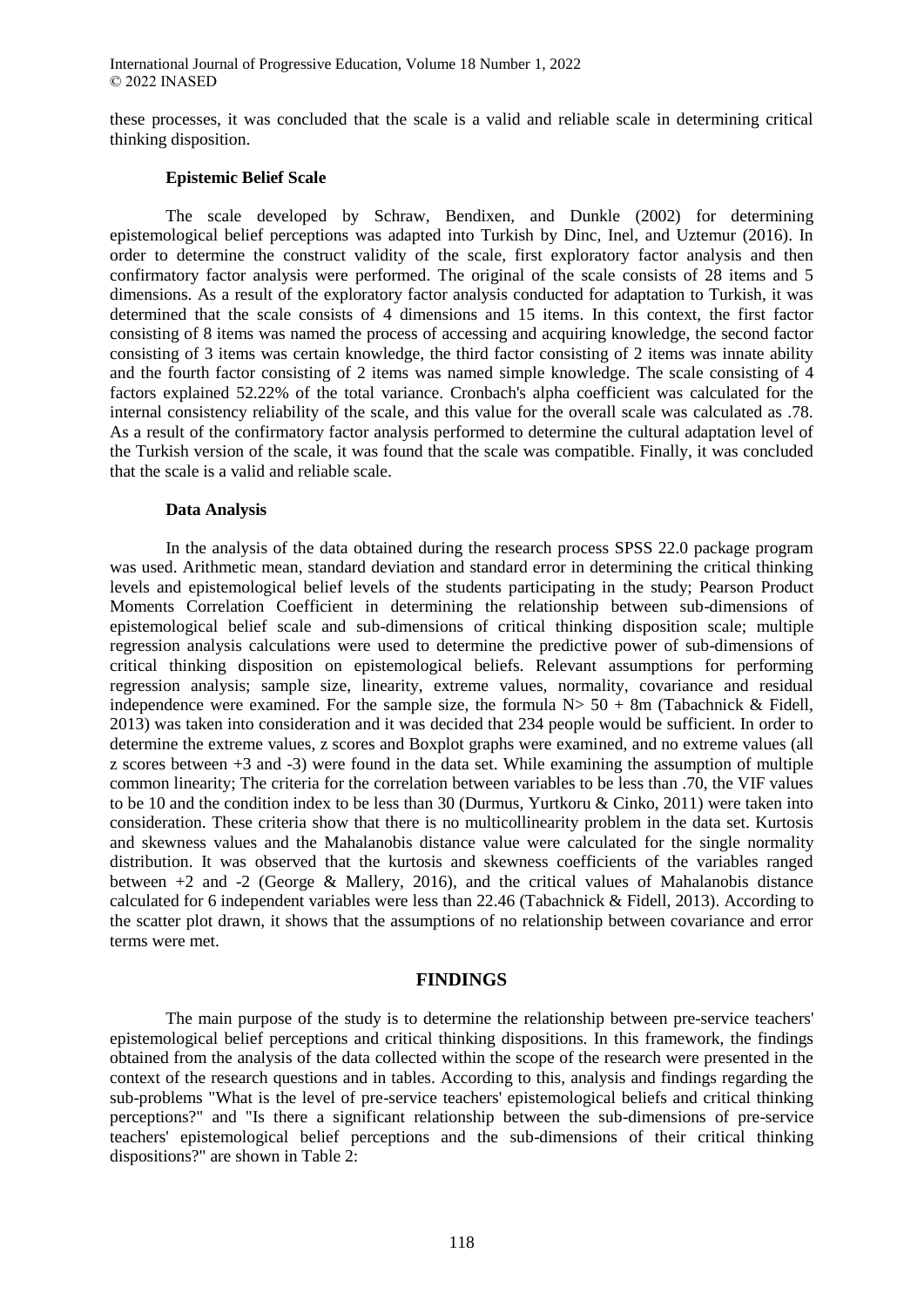| Table 2. The results of correlation analysis to determine the relationship between preservice       |
|-----------------------------------------------------------------------------------------------------|
| teachers' epistemological perceptions of belief and critical thinking disposition levels, and these |
| variables $(N = 234)$                                                                               |

| Variables                 |          | $\overline{c}$ | 3        | 4       | 5          | 6          | 7          | 8          | 9        | 10     |
|---------------------------|----------|----------------|----------|---------|------------|------------|------------|------------|----------|--------|
| 1. Access to knowledge    |          |                |          |         |            |            |            |            |          |        |
| 2. Certain knowledge      | $.24***$ |                |          |         |            |            |            |            |          |        |
| 3. Simple knowledge       | $.21*$   | $.21*$         |          |         |            |            |            |            |          |        |
| 4. Innate ability         | $.37***$ | $.19*$         | $.13*$   |         |            |            |            |            |          |        |
| 5. Reasoning              | $.19*$   | .06            | $.30***$ | .10     |            |            |            |            |          |        |
| 6. Reaching a judgment    | .02      | .10            | $.22***$ | .05     | $.64***$   |            |            |            |          |        |
| 7. Searching for evidence | $-.00$   | .01            | .10      | .00     | $.59***$   | $.66^{**}$ |            |            |          |        |
| 8. Searching for truth    | .02      | .01            | .08      | $-0.00$ | $.59***$   | $.66***$   | $.70^{**}$ |            |          |        |
| 9. Open-mindedness        | .11      | $-.03$         | .07      | $-.02$  | $.41***$   | $.46***$   | $0.44***$  | $.50^{**}$ |          |        |
| 10. Systematicity         | $-.02$   | $-.02$         | .09      | .07     | $.50^{**}$ | $.61***$   | $.52***$   | $.53***$   | $.47***$ |        |
| Mean                      | 4.51     | 4.00           | 3.32     | 3.73    | 4.17       | 4.12       | 4.19       | 4.11       | 4.18     | 4.20   |
| Stand. Dev.               | 0.48     | 0.76           | 1.11     | 1.06    | 0.53       | 0.49       | 0.57       | 0.52       | 0.49     | 0.52   |
| Skew.                     | $-1.23$  | $-.61$         | $-.070$  | $-.58$  | $-.29$     | $-.18$     | $-.48$     | $-.42$     | $-.34$   | $-.56$ |
| Kur.                      | 1.23     | .08            | $-1.02$  | $-43$   | $-.15$     | $-.10$     | .15        | .37        | .42      | .26    |

Descriptive statistics and correlation coefficients  $(N = 234)$ 

 $\overline{*}p < .05.$  \*\* $p < .01$ .

In the interpretation of the arithmetic mean scores in Table 2, it was taken into account that the scales are in the 5-point Likert type. Accordingly, the epistemological beliefs of the teacher candidates participating in the study about access to knowledge are very high ( $\bar{X}$  = 4.51); Beliefs towards certain knowledge  $(\bar{X} = 4.00)$  and innate ability  $(\bar{X} = 3.73)$  were found to be high and their beliefs towards simple knowledge were found to be moderate ( $\bar{X} = 3.32$ ). These findings show that teacher candidates' beliefs about access to knowledge are very sophisticated / developed; that beliefs about certain knowledge and innate ability are sophisticated / developed; that their beliefs about simple knowledge are moderately sophisticated / developed.

The scores the teacher candidates obtained from the critical thinking scale; in the dimensions of reasoning ( $\bar{X} = 4.17$ ), reaching a judgment ( $\bar{X} = 4.12$ ), searching for evidence ( $\bar{X} = 4.19$ ), searching for truth ( $\bar{X} = 4.11$ ), and open-mindedness ( $\bar{X} = 4.18$ ) at a high level; in the systematicity dimension, on the other hand,  $({\bar X} = 4.20)$  was found to be at a very high level. These findings show that preservice teachers' critical thinking perceptions are at a high level.

Table 2 shows that there are some significant relationships between the epistemological beliefs and critical thinking perceptions of the teacher candidates participating in the study. Accordingly, there is a significant, positive and low level  $(r = 19, p < 001)$ ; relationship between access to knowledge and reasoning; significant, positive and low level  $(r = .22, p < .001)$  relationship between simple knowledge and reaching a judgment; a significant, positive, and moderate  $(r = .30, p < .001)$ relationship between simple knowledge and reasoning was found. This finding obtained can be interpreted as; as the pre-service teachers' reasoning and judgment reaching levels increased, their beliefs about access to knowledge and simple knowledge beliefs also increased; as their level of reasoning and reaching judgment decreased, beliefs of access to knowledge and beliefs of simple knowledge also decreased. On the other hand, it was observed that the other relationships between the sub-dimensions of the epistemological belief scale and the sub-dimensions of critical thinking skill were insignificant.

Multiple regression analysis was conducted to increase the strength of the findings obtained as a result of the correlation analysis during the research process and to determine whether the subdimensions of the pre-service teachers' critical thinking dispositions significantly predicted their epistemological beliefs towards access to knowledge and simple knowledge, and if they did, their predictive power. In this sense, analysis and findings regarding the sub-problem "Are sub-dimensions of teacher candidates' critical thinking skills a meaningful predictor of their epistemological beliefs?", which is the third questioned in the study, are shown in Table 3 and Table 4.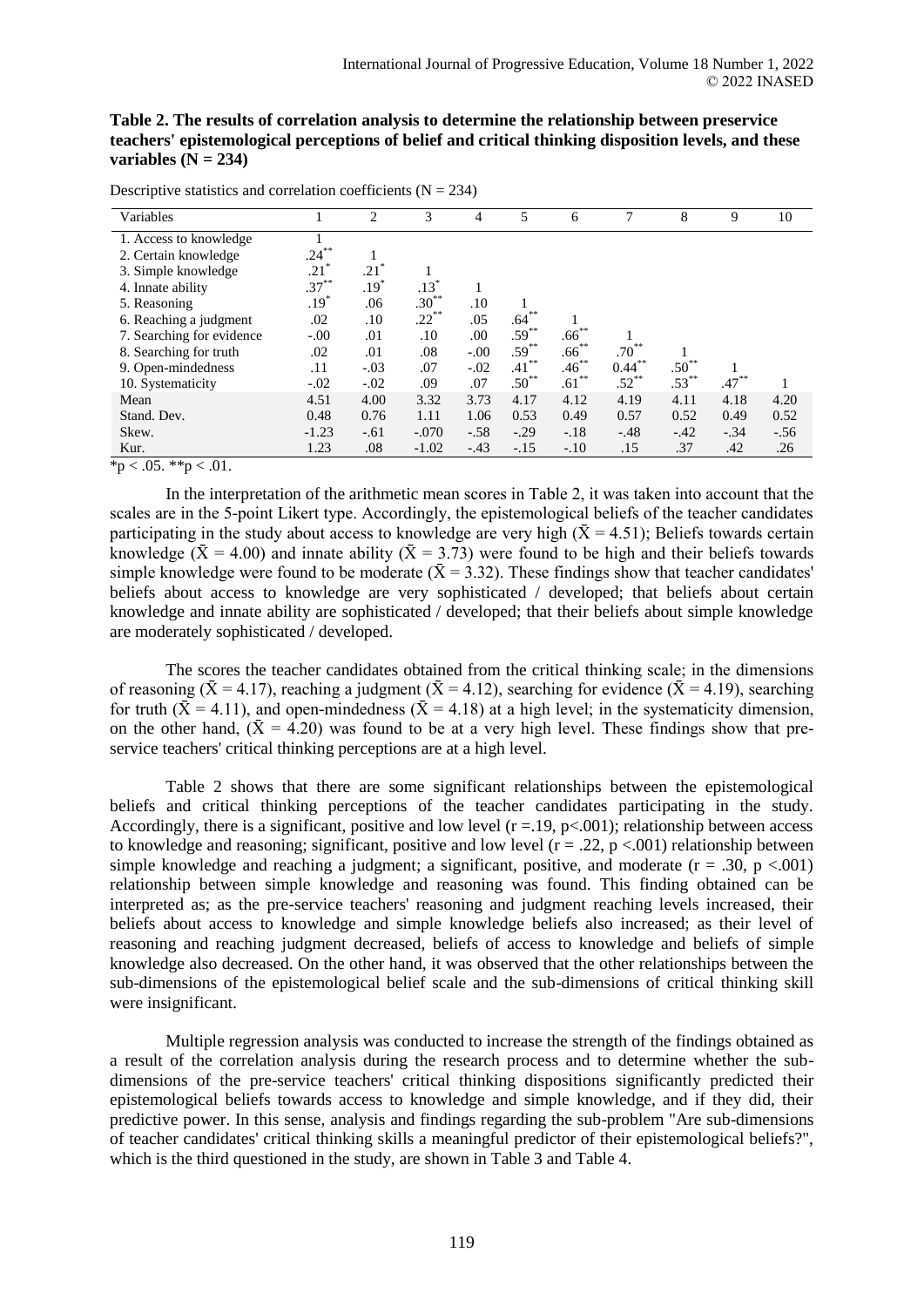| Variable               | B       | Std. Error |         |         |      | Tolerance | VIF  |
|------------------------|---------|------------|---------|---------|------|-----------|------|
| Fixed                  | 31.94   | 2.54       |         | 12.53   | 0.00 |           |      |
| Reasoning              | 0.43    | 0.10       | 0.35    | 4.04    | 0.00 | 0.50      | 1.96 |
| Reaching a judgment    | $-0.74$ | 0.13       | $-0.05$ | $-0.55$ | 0.57 | 0.38      | 2.58 |
| Searching for evidence | $-0.22$ | 0.16       | $-0.13$ | $-1.39$ | 0.16 | 0.41      | 2.40 |
| Searching for truth    | $-0.10$ | 0.18       | $-0.05$ | $-0.57$ | 0.56 | 0.40      | 2.48 |
| Open-mindedness        | 0.30    | 0.15       | 0.15    | 1.98    | 0.04 | 0.67      | 1.47 |
| Systematicity          | $-0.25$ | 0.15       | $-0.14$ | $-1.64$ | 0.10 | 0.55      | 1.81 |

**Table 3. multiple regression analysis results regarding the prediction of sub-dimensions of**  critical thinking epistemological beliefs towards access to knowledge  $(N = 234)$ 

Predicted variable: Access to knowledge

R=.30, R<sup>2</sup> = .09, adjusted R<sup>2</sup> = .06, F (6,227) = 3.729, p<.001

When Table 3 is examined, according to the results of the multiple regression analysis, it is seen that the epistemological beliefs of pre-service teachers about access to knowledge; is significantly predicted by reasoning ( $\beta$ =.35, t = 4.04, p <.001) and open-mindedness ( $\beta$  =.15, t = 1.98, p <.05) which are sub-dimensions of the critical thinking skill. It is observed that sub-dimensions of critical thinking, namely, reaching a judgement ( $\beta$ = -.05, t = -.55, p>05), searching for evidence ( $\beta$ = -.22, t= -1.39, p>05), searching for truth (β= -.10, t = -.57, p>05) and systematicity (β= -.25, t = -1.64, p> 05) did not significantly predict epistemological beliefs towards access to knowledge. According to the findings, a 1-unit increase in the reasoning sub-dimension of critical thinking, will create a .35-unit increase in pre-service teachers 'epistemological beliefs about access to knowledge; and a 1-unit increase in open-mindedness sub-dimension, will create a .15-unit increase in pre-service teachers' epistemological beliefs about access to knowledge. According to the analysis results, 6% of the preservice teachers' epistemological beliefs about access to knowledge are explained by reasoning and open-mindedness, which are sub-dimensions of critical thinking  $\left( \frac{1}{\text{adjusted}} R^2 = 0.06; \frac{1}{R} \right)$ . According to these findings, it can be said that reasoning and open-mindedness, which are sub-dimensions of critical thinking, contribute to the development of pre-service teachers' epistemological beliefs about access to knowledge.

| Variable               | B       | Std. Error |         |         |      | Tolerance | VIF  |
|------------------------|---------|------------|---------|---------|------|-----------|------|
| Fixed                  | 2.30    | .44        |         | 1.60    | 0.11 |           |      |
| Reasoning              | 0.26    | 0.06       | 0.37    | 4.32    | 0.00 | 0.50      | 1.96 |
| Reaching a judgment    | 0.15    | 0.07       | 0.20    | 2.06    | 0.04 | 0.38      | 2.58 |
| Searching for evidence | $-0.10$ | 0.09       | $-0.11$ | $-1.14$ | 0.25 | 0.41      | 2.40 |
| Searching for truth    | $-0.15$ | 0.10       | $-0.14$ | $-1.47$ | 0.14 | 0.40      | 2.48 |
| Open-mindedness        | $-0.00$ | 0.08       | $-0.00$ | $-0.10$ | 0.91 | 0.67      | 1.47 |
| Systematicity          | $-0.09$ | 0.08       | $-0.08$ | $-1.06$ | 0.28 | 0.55      | 1.81 |

**Table 4. Multiple regression analysis results related to the sub-dimensions of critical thinking predicting epistemological beliefs towards the simple knowledge**  $(N = 234)$ 

Predicted variable: Simple knowledge

R=.35, R<sup>2</sup> = .12, adjusted R<sup>2</sup> = .10, F (6, 227) = 5.585, p<.001

When Table 4 is examined, according to the results of the multiple regression analysis, it is seen that the pre-service teachers' epistemological beliefs about the simplicity of knowledge; is significantly predicted by reasoning ( $\beta$ =.26, t= 4.32, p<.001) and reaching judgment ( $\beta$  =.15, t= 2.06, p<.05) which are sub-dimensions of the critical thinking skill. It is observed that sub-dimensions of critical thinking, namely, searching for evidence ( $\beta$ = -.10, t= -1.14, p>05), searching for truth ( $\beta$ = -.15, t= -1.47, p>05), open-mindedness ( $\beta$ = -.00, t = -.10, p>05) and systematicity ( $\beta$ = -.25, t = -1.64, p> 05) did not significantly predict epistemological beliefs towards access to knowledge. According to the findings, a 1-unit increase in the reasoning sub-dimension of critical thinking, will create a .37 unit increase in pre-service teachers' epistemological belief about the simplicity of knowledge; and a 1-unit increase in the sub-dimension of reaching a judgement will create a .20-unit increase in pre-service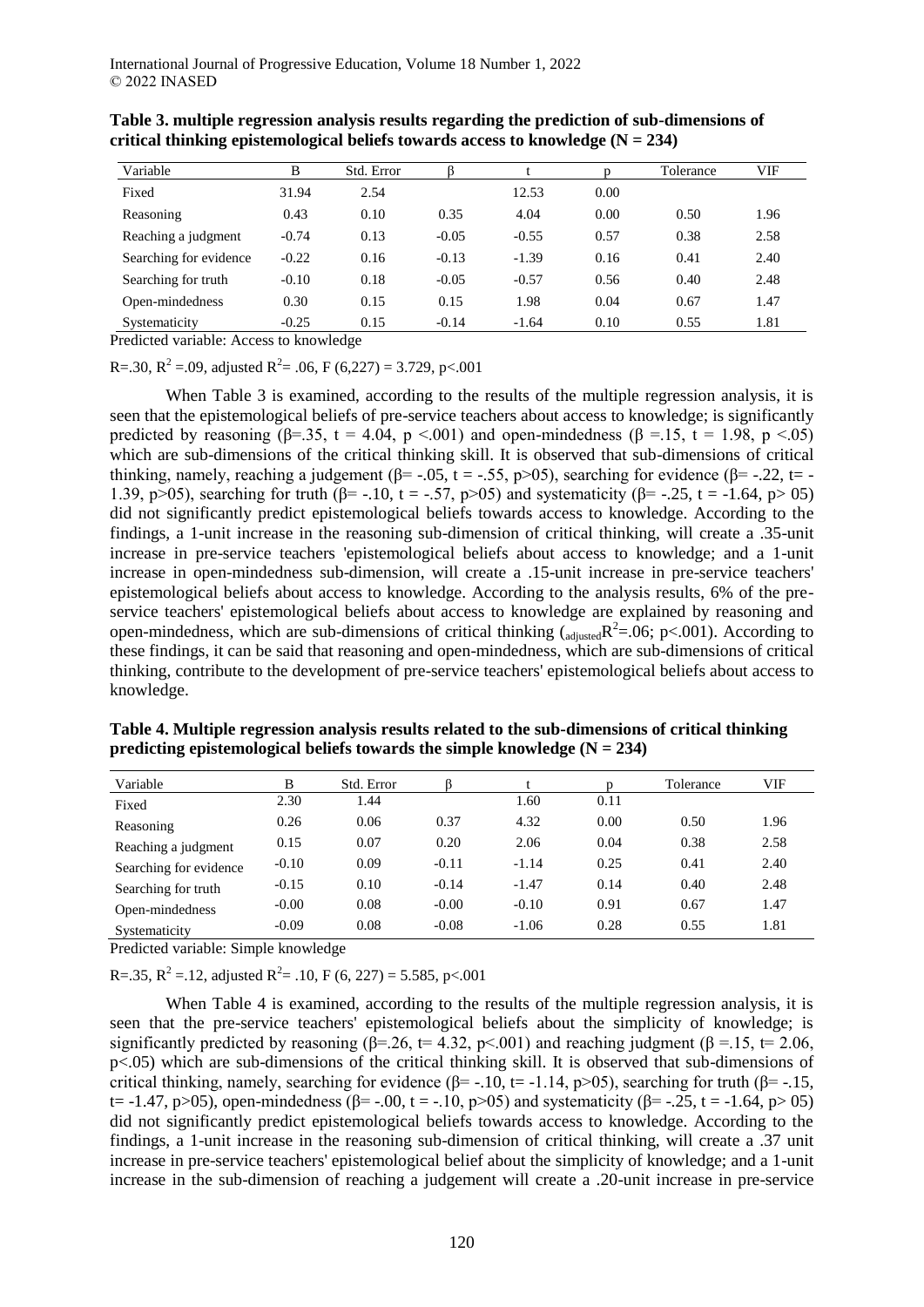teachers' epistemological beliefs about simplicity of knowledge. According to the results of the analysis, 10% of the pre-service teachers' epistemological beliefs about the simplicity of knowledge are explained by reasoning and reaching judgment, which are sub-dimensions of critical thinking  $\left( \frac{1}{\text{adjusted}} R^2 = 10; \text{ p} < 0.001 \right)$ . According to these findings, it can be said that reasoning and reaching judgment, sub-dimensions of critical thinking, contributed to the development of pre-service teachers' epistemological beliefs towards the simplicity of knowledge.

## **CONCLUSION AND DISCUSSION**

In this study, the relationship between pre-service teachers' critical thinking dispositions and their epistemological belief perceptions was examined. In this framework, first of all, the arithmetic mean of the epistemological belief levels of teacher candidates were evaluated according to their subdimensions. Accordingly, it is determined that the epistemological belief levels of teacher candidates participating in the study; very sophisticated in dimensions of access and acquisition of knowledge; sophisticated in the dimensions of innate ability and certain knowledge; moderately sophisticated in the dimension of simple knowledge. These results show that pre-service teachers' epistemological belief perceptions differ according to dimensions. In this sense, the results obtained are in line with the findings of the study conducted by Uztemur and Dinc (2018) on pre-service history and social studies teachers. In the related study, researchers concluded that pre-service teachers' epistemological belief perceptions differ according to dimensions. Similarly, in many studies in the literature, it is stated that epistemological beliefs have a multi-dimensional structure (Schommer, 1990; Hofer, 2000; Conley et al., 2004; Mason et al., 2011; Koseman & Sahin, 2014). In this respect, the research supports the findings of the relevant studies conducted in the literature. According to these results, it is thought that variables such as sociocultural level, family structure, school culture, and reading level are effective on the differentiation of pre-service teachers' epistemological belief levels according to dimensions.

Secondly, in the research process, the arithmetic mean of the critical thinking levels of the teacher candidates were examined according to the sub-dimensions. Accordingly, the critical thinking levels of the teacher candidates participating in the study were high in the dimensions of reasoning, reaching a judgment, searching for evidence, searching the truth and open-mindedness; in terms of systematicity, it has been determined as a very high level. Although these results are in parallel with the results of the studies in which the critical thinking levels of the teacher candidates were determined and the critical thinking levels of the teacher candidates were found to be high (Deringol, 2017; Egmir & Ocak, 2020; Terzi et al., 2020); it differs from the results of the studies in which the critical thinking levels of pre-service teachers were found to be low (Incikabi, et al., 2013; Baran & Balci, 2017; Sarıtas & Yildirim, 2020). It is observed that variables such as reading levels, socio-cultural levels, philosophical beliefs about education, metacognitive reading awareness, learning styles are effective on the critical thinking dispositions of pre-service teachers (Cansoy et al., 2018). Depending on these variables, it is thought that different results have been reached in the studies presented in the literature.

Thirdly, the relationship between variables was examined in the study. Accordingly, it was determined that there are low and medium level significant relationships between the access to knowledge and simple knowledge dimensions of the epistemological belief scale and the reasoning and reaching a judgment dimensions of critical thinking. Similar to the findings of this study, significant relationships between epistemological beliefs and some dimensions of critical thinking are found in the research results in the literature (Basbay, 2013; Chan et al. 2011; Hofer, 2004; Kandemir and Egmir, 2020; Koyunlu Unlu and Dokme, 2017; Sivgin, 2019). Chan et al. (2011) determined that there is an important link between naive epistemological beliefs and weak critical thinking disposition. In their study, Koyunlu Unlu and Dokme (2017) determined that there are low-level relationships between critical thinking and epistemological beliefs that learning depends on effort and ability. In their study with secondary school students, Kandemir and Egmir (2020) concluded that there are moderately significant relationships between some sub-dimensions of the epistemological belief scale and critical thinking disposition. These findings show that dispositions towards critical thinking are closely related to some dimensions of epistemological beliefs. However, when the studies mentioned are compared, it can be said that the dimensions of epistemological beliefs related to critical thinking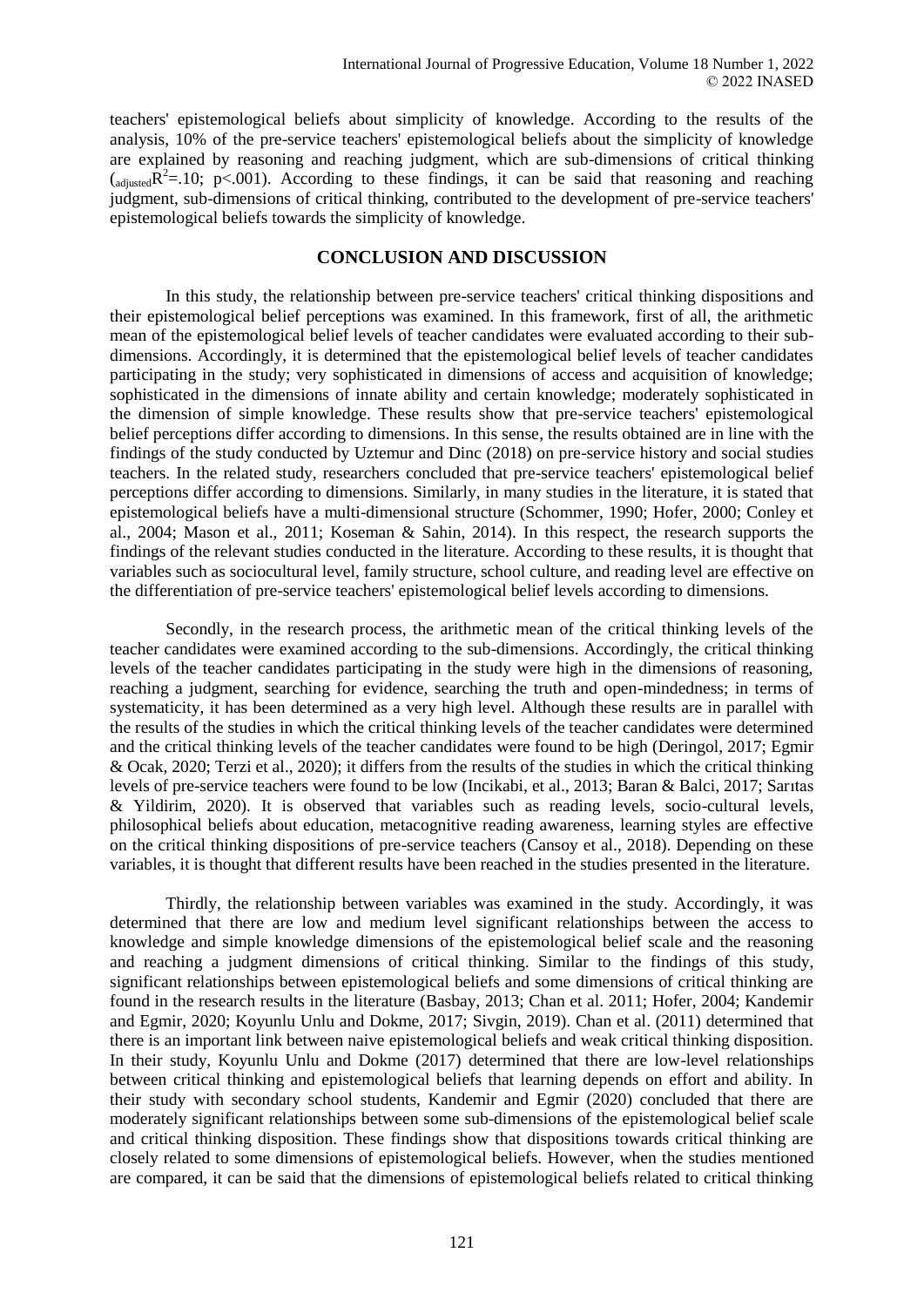and their level of relationship may differ. These differences seen between studies can be explained by the complex structure of epistemological beliefs. Individuals may develop different beliefs about the source, precision and structure of knowledge, depending on the culture and environment they are in.

Finally, in the study, based on the significant correlations seen between variables, it was examined whether pre-service teachers' critical thinking dispositions significantly predicted epistemological beliefs towards access to knowledge and simple knowledge. Analyzes show that a significant part of the pre-service teachers' epistemological belief variance towards access to knowledge is explained by reasoning and open-mindedness, which are sub-dimensions of critical thinking. In this scale, as the dimension named as access to knowledge contains items from expert authority and rapid learning dimensions from the scale developed by Schraw et al. (2002), it can be said that critical thinking is also related to expert authority and rapid learning. Individuals with sophisticated epistemological beliefs about the source of knowledge believe that the source of knowledge is observation and judgment rather than experts. Similarly, people who have sophisticated beliefs about the pace of learning accept that learning is a gradual process (Schommer-Aikins, 2004; Riedler et al., 2016). In this context, it can be said that individuals whose reasoning and openmindedness skills are developed, their sophisticated beliefs about the source of knowledge and the speed of learning will also develop. In the studies in the literature, it is seen that there is a two-way relationship between critical thinking disposition and epistemological beliefs. While Basbay (2013) found that critical thinking disposition explains the epistemological belief variance, Akbay, Akbay, and Gulsoy (2018) found that epistemological beliefs significantly explain the variance of critical thinking. As a result, it can be said that the development seen in one of the variables of critical thinking and epistemological belief will reflect positively on the other.

It has been observed that the pre-service teachers' epistemological belief variance towards the simplicity of knowledge, is significantly explained by reasoning and reaching a judgment, which are sub-dimensions of critical thinking. Naive beliefs that knowledge is simple, predispose one to a fixed, one-perspective approach to problems. Sophisticated beliefs that knowledge is complex lead one to think flexible and versatile (Schommer, 1998). Considering that pre-service teachers have a high level of critical thinking disposition in this study, it can be said that pre-service teachers' flexible thinking dispositions are effective on their sophisticated beliefs about the simplicity of knowledge. In this sense, it is thought that pre-service teachers' acumen, reasoning and reaching a judgment skill are effective in increasing the beliefs about the structure of knowledge to the sophisticated level.

As a result, it can be stated that there is an important relationship between having high-level critical thinking skills and having developed epistemological beliefs. However, people with high critical thinking skills may not always have sophisticated beliefs about the nature, structure and source of knowledge. As a matter of fact, in many studies, there is usually a low level of correlation between epistemological beliefs and the sub-dimensions of critical thinking disposition (For example, Koyunlu Unlu & Dokme, 2017). In addition, it is observed that people's high critical thinking dispositions and sophisticated beliefs are not reflected in an equivalent way to their performance (Hyytinen et al. 2014). There are a few limitations that can negatively affect the generalizability of the results obtained in this study. The first of these is that the measurement tools used are in the style of self-report. Another limitation is that the sample used consists of students from similar cultures. In this context, in future studies, different data collection tools can be used to collect data other than self-report style measurement tools. The study can be repeated on samples chosen from different cultures.

## **REFERENCE**

Akbay, T., Akbay, L., & Gulsoy, V. G. B. (2017). Causal effect of two predominant factors on critical thinking disposition. *Mehmet Akif Ersoy University Journal of Education Faculty*, *45*(1), 88- 104.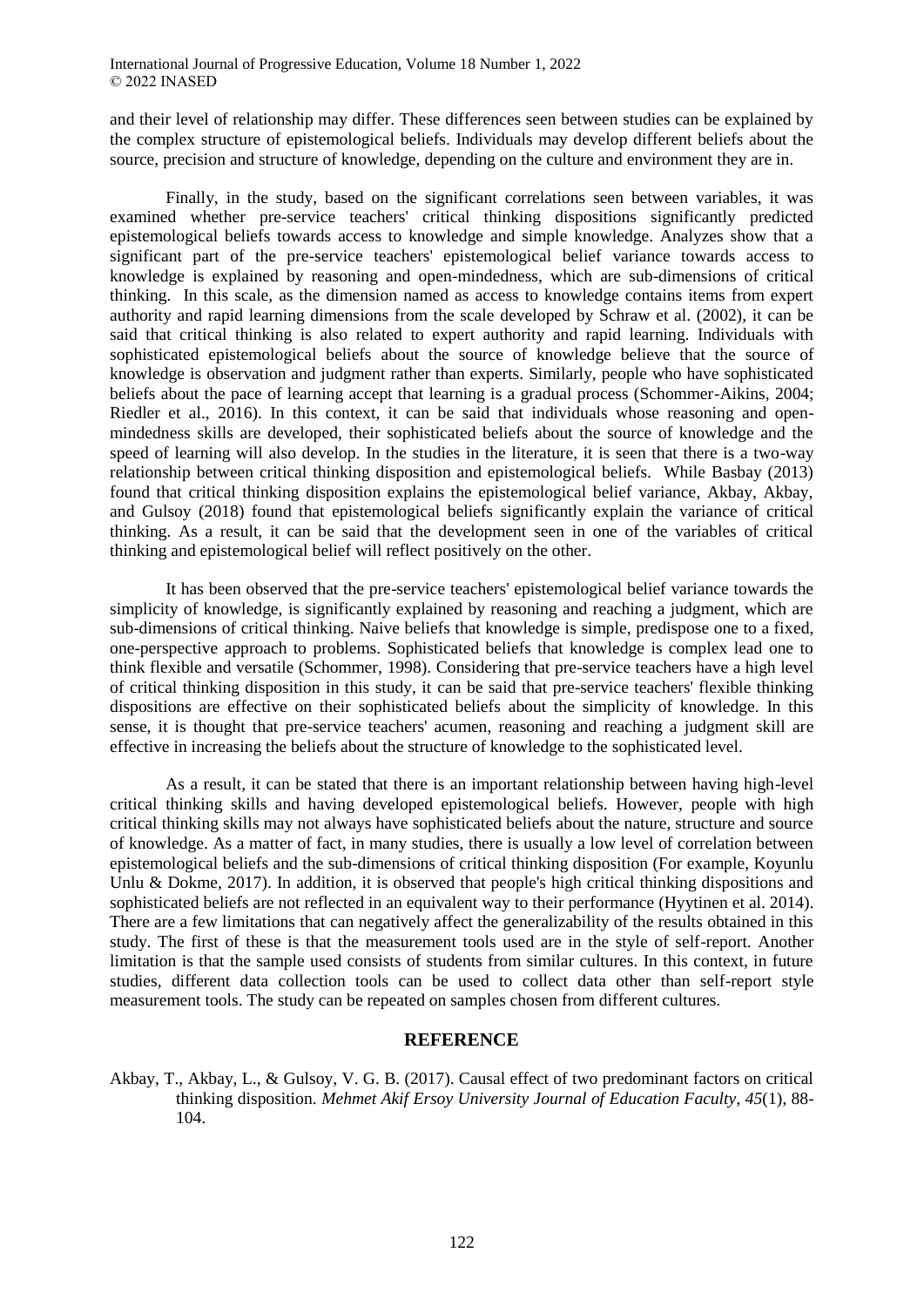- Alkın-Sahin, S., Tunca, N., & Ulubey, Ö. (2014). The relationship between pre-service teachers' educational beliefs and their critical thinking tendencies. *Elementary Education Online, 13*(4). 1473-1492. https://doi.org/10.17051/io.2014.56482
- Alper, A. (2010). Critical thinking disposition of pre-service teachers. *Education and Science 35*(158), 14-27.
- Aslan, S., & Aybek, B. (2018). An ınvestigation of the epistemological beliefs of prospective teachers in terms of certain variable. *Inonu University Journal of the Faculty of Education, 19*(2), 328-340. https://doi.org/10.17679/inuefd.350368
- Aypay, A. (2011). Adaptation of epistemological beliefs questionnaıre in Turkish and investigation of pre-service teachers' beliefs. *Eskisehir Osmangazi University Journal of Social Sciences, 12*(1), 1-15.
- Bailin, S. & Siegel, H. (2003). Critical thinking. In Nigel Blake, Paul Smeyers, Richard Smith, and Paul Standish (Eds), *The blackwell quide to the philosophy of education (pp. 181-193).* Blackwell Publishing. https://doi.org/10.1002/9780470996294.ch11
- Bakir, S. & Adak, F. (2014). Epistemological beliefs of pre-service science teachers. *Cumhuriyet International Journal of Education, 3*(4), 24-36. https://doi.org/10.30703/cije.321355
- Baran, M., & Balcı, F. (2017). A research on the critical thinking tendency of nurse managers. *Journal of Health and Nursing Management*, *4*(2), 63-71.
- Basbay, M. (2013). Analysing the relationship of critical thinking and metacognition with epistemological beliefs through structural equation modelling. *Education and Science, 38*(169). 249-262.
- Beyer, B. K., (1988). Developing a scopeand sequence for thinking skills instruction*. Educational Leadership, XLV*(7), 26-30.
- Bikmaz, F. (2017). Investigating the teaching and learning conceptions and scientific epistemological beliefs of pre-service teachers': A longitudinal study*. Education and Science, 42*(189). http://dx.doi.org/10.15390/EB.2017.4601
- Brownlee, J., Purdie, N. & Boulton-Lewis, G. (2001) Changing epistemological beliefs in pre-service teacher education students. *Teaching in Higher Education 6*(2), 247-268.
- Buyukozturk, S., Kilic-Cakmak, E., Akgun, Ö. E., Karadeniz, S. & Demirel, F. (2014). *Scientific research methods.* Pegem Publication.
- Can, S. & Kaymakci, G. (2015). Pre- service teachers' critical thinking tendencies. *Education Sciences, 10*(2), 66-83
- Chaffe, J. (1991). *Thinking critically.* Haugton Mifflin Company.
- Chan, N., Ho, I. T., & Ku, K. Y. (2011). Epistemic beliefs and critical thinking of Chinese students. *Learning and Individual Differences, 21*(1), 67–77. https://doi.org/10.1016/j.lindif.2010.11.001
- Cohen, L., Manion, L. & Morrison, K. (2007). *Research methods in education*. Routledge Falmer.
- Conley, A. M., Pintrich, P. R., Vekiri, I., & Harrison, D. (2004). Changes in epistemological beliefs in elementary science students. *Contemporary Educational Psychology, 29*(2), 186-204. https://doi.org/10.1016/j.cedpsych.2004.01.004.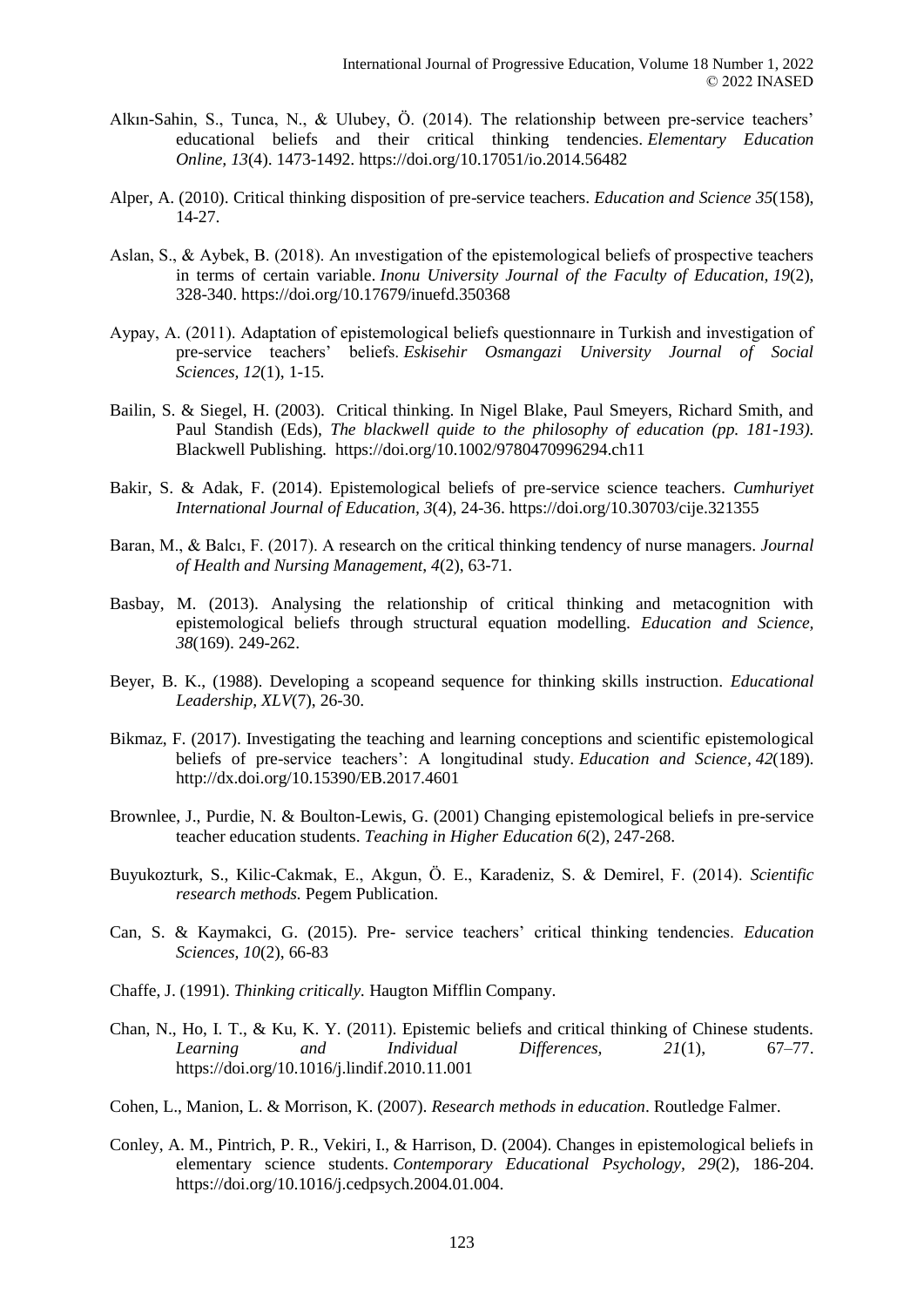- Cansoy, R., Parlar, H. & Polatcan, M. (2018). Teacher candidates' critical thinking tendencies research in Turkey: A content analysis. *Universal Journal of Educational Research 6*(9), 1974-1980.
- Demir, M. K. (2012). Investigation of the epistemological beliefs of primary school candidate teachers*. Journal of Uludag University Faculty of Education, 25*(2), 343-358.
- Deringol, Y. (2017). Determining critical thinking standards of teacher candidates. *Igdır University Journal of Social Sciences,* 13, 44-65.
- Deryakulu, D. (2014). Epistemological beliefs. In Kuzgun Y. & D. Deryakulu (Eds), *Individual differences in education* (pp. 261-289). Nobel Publication.
- Dinc, E., Inel, Y. & Uztemur, S. (2016). Epistemic belief inventory: Its adaptation into Turkish and the testing of its validity and reliability. *Ahi Evran University Journal of Kırsehir Education Faculty*, *17*(3), 767-783.
- Dunekacke, S., Jenßen, L., Eilerts, K. & Blömeke, S. (2016). Epistemological beliefs of prospective preschool teachers and their relation to knowledge, perception, and planning abilities in the field of mathematics: a process model. *ZDM, 48*(1-2), 125-137.
- Durmus, B., Yurtkoru, E. S. & Cinko, M. (2011). *Data analysis with SPSS in social sciences*. Beta Publication.
- Egmir, E. & Ocak, I. (2020). The relationship between teacher candidates' critical thinking standards and reflective thinking skills. 156-170*. International Journal of Progressive Education, 16*(3), 156-170. https://doi.org/10.29329/ijpe.2020.248.12
- Ennis, R. (1996). Critical thinking dispositions: Their nature and assess ability. *Informal Logic, XVIII*(2), 165-182.
- Eryaman, M. Y. (2007). From reflective practice to practical wisdom: Toward a post-foundational teacher education. *International Journal of Progressive Education*, *3*(1), 87-107.
- Facione, P.A. (2004). *Critical thinking: What it is and why it counts*. Academic Press.
- Frankel, J. R. & Wallen, N. E. (2009). *How to design and evaluate research in education* (7th Ed.). Mcgraw-Hill.
- George, D., & Mallery, P. (2016). *IBM SPSS statistics 23 step by step: A simple guide and reference*  (13. Ed). Routledge.
- Gurkaynak, I., Ustel, F. & Gulgoz, S. (2008), *Critical thinking.* Education Reform Initiative.
- Guven, M. & Kurum, D. (2008). The relationship between teacher candidates' learning styles and critical thinking dispositions. *Elementary Education Online, 7*(1). 53-70
- Hofer, B. (2001). Personal epistemology research: Implications for teaching and learning. *Journal of Educational Psychology Review, 13*(4), 353–383.
- Hofer, B. K. (2000). Dimensionality and disciplinary differences in personal epistemology. *Contemporary Educational Psychology*, 25, 378-405.
- Hofer, B. K. (2004). Epistemological understanding as a metacognitive process: Thinking aloud during online searching. *Educational Psychologist* 39, 43 - 55.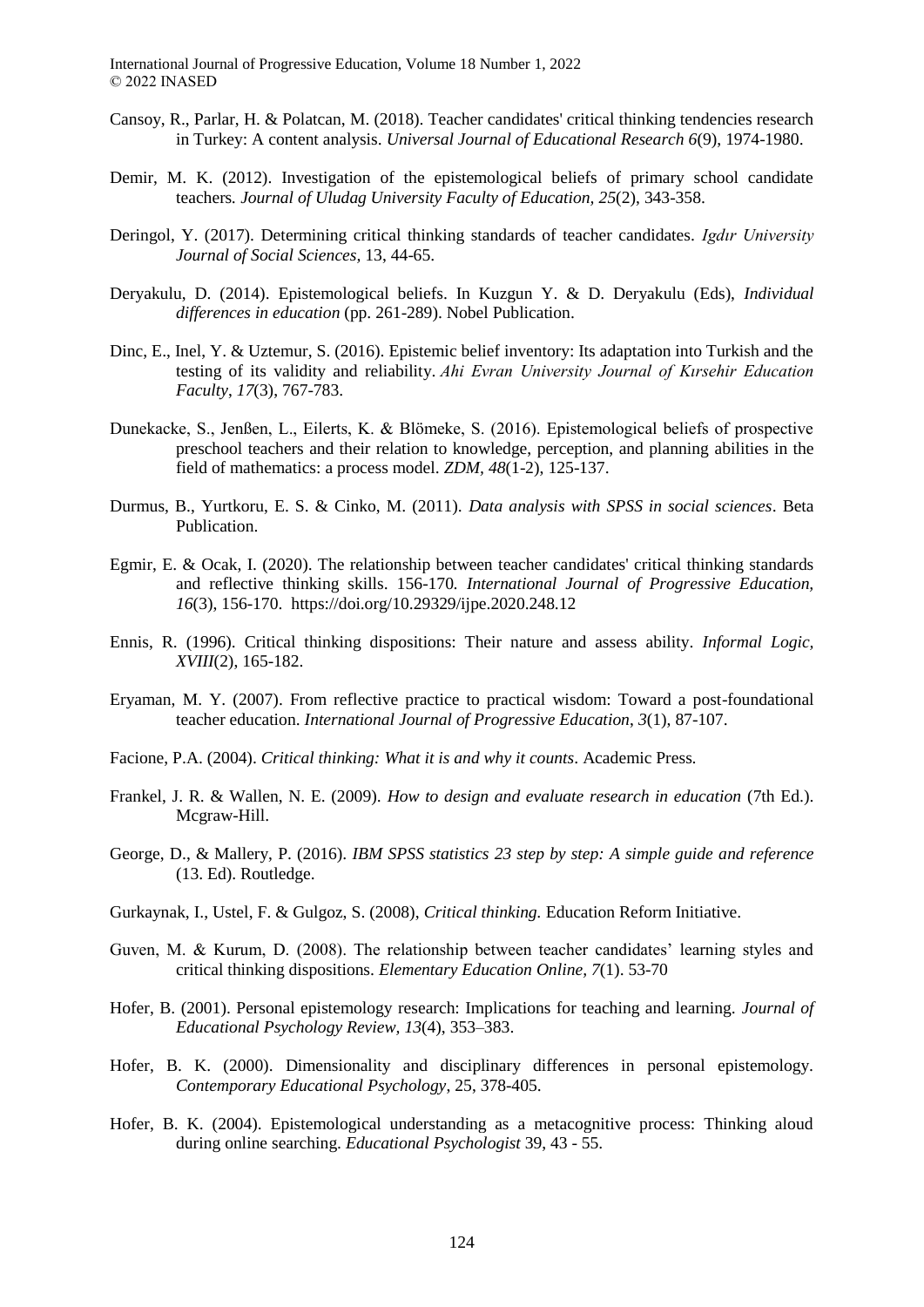- Hyytinen, H., Holma, K., Toom, A., Shavelson, R. J., & Lindblom-Ylanne, S. (2014). The complex relationship between students' critical thinking and epistemological beliefs in the context of problem solving. *Frontline Learning Research*, *2*(5), 1-25.
- Incikabi, L., Tuna, A. & Biber, A. Ç. (2013). An analysis of mathematics teacher candidates' critical thinking dispositions and their logical thinking skills. *Journal of International Education Research, 9*(3), 257-266.
- Kandemir, S. N., & Egmir, E. (2020). The effect of epistemological beliefs of secondary school students on critical thinking tendency and academic self-efficacy. *International Journal of Euroasian Researches, 8*(24), 178-208. https://doi.org/10.33692/avrasyad.831759
- Koc, S. & Memduhoglu, H. (2017). Epistemological beliefs of preservice teachers: A mixed method study. *Electronic Journal of Social Sciences, 16*(60), 119-134. https://doi.org/10.17755/esosder.289655
- Koyunlu Unlu, Z., & Dokme, I. (2017). Science teacher candidates' epistemological beliefs and critical thinking disposition. *Eurasian Journal of Educational Research,* 72, 203-220. https://doi.org/10.14689/ejer.2017.72.11
- Kosemen, S. & Sahin, A. (2014). An evaluation of teachers' views towards social studies curriculum in connection with their epistemological beliefs. *Journal of Theory and Practice in Education, 10*(1), 279-296.
- Kusaeri, K. (2019). Pedagogical beliefs about critical thinking among Indonesian mathematics preservice teachers. *International Journal of Instruction, 12*(1), 573-590. https://doi.org/10.29333/iji.2019.12137a
- Kuvac, M. & Koc, I. (2014). Preservice science teachers' critical thinking dispositions: Istanbul university sample. *Turkish Journal of Education, 3*(2), 46-59. https://doi.org/10.19128/turje.181081
- Mason, L., Ariasi, N., & Boldrin, A. (2011). Epistemic beliefs in action: spontaneous reflections about knowledge and knowing during online information searching and their influence on learning. *Learning and Instruction, 21*(1), 137-151. https://doi.org/10.1016/j.learninstruc.2010.01.001.
- Meral, M. & Colak, E. (2009). Investigating student teachers' scientific epistemological beliefs. *Ondokuz Mayis University Journal of Education Faculty,* 27, 129-146.
- Moore, T. (2004) The critical thinking debate: How general are general thinking skills? *Higher Education Research & Development, 23*(1), 3-18, https://doi.org/10.1080/0729436032000168469
- Nosich, G. M. (2015). *Learning to think things through a guide to critical thinking across the curriculum.* (B. Aybek, Trans.). Ani Publication. (Original work published 2001).
- Ozgenel, M. & Cetin, M. (2018). Development of the marmara critical thinking dispositions scale: validity and reliability analysis. *International Journal of Eurasia Social Sciences, 9*(32), 991-1015.
- Paul, R. & Elder, L. (2013). *Critical thinking* (A. E. Aslan & G. Sart, Trans. Eds.). Nobel Publication. (Original work published 2012).
- Paul, R. W. (1993). *Critical thinking: How to prepare students for a rapidly changing world*. Foundation for Critical Thinking.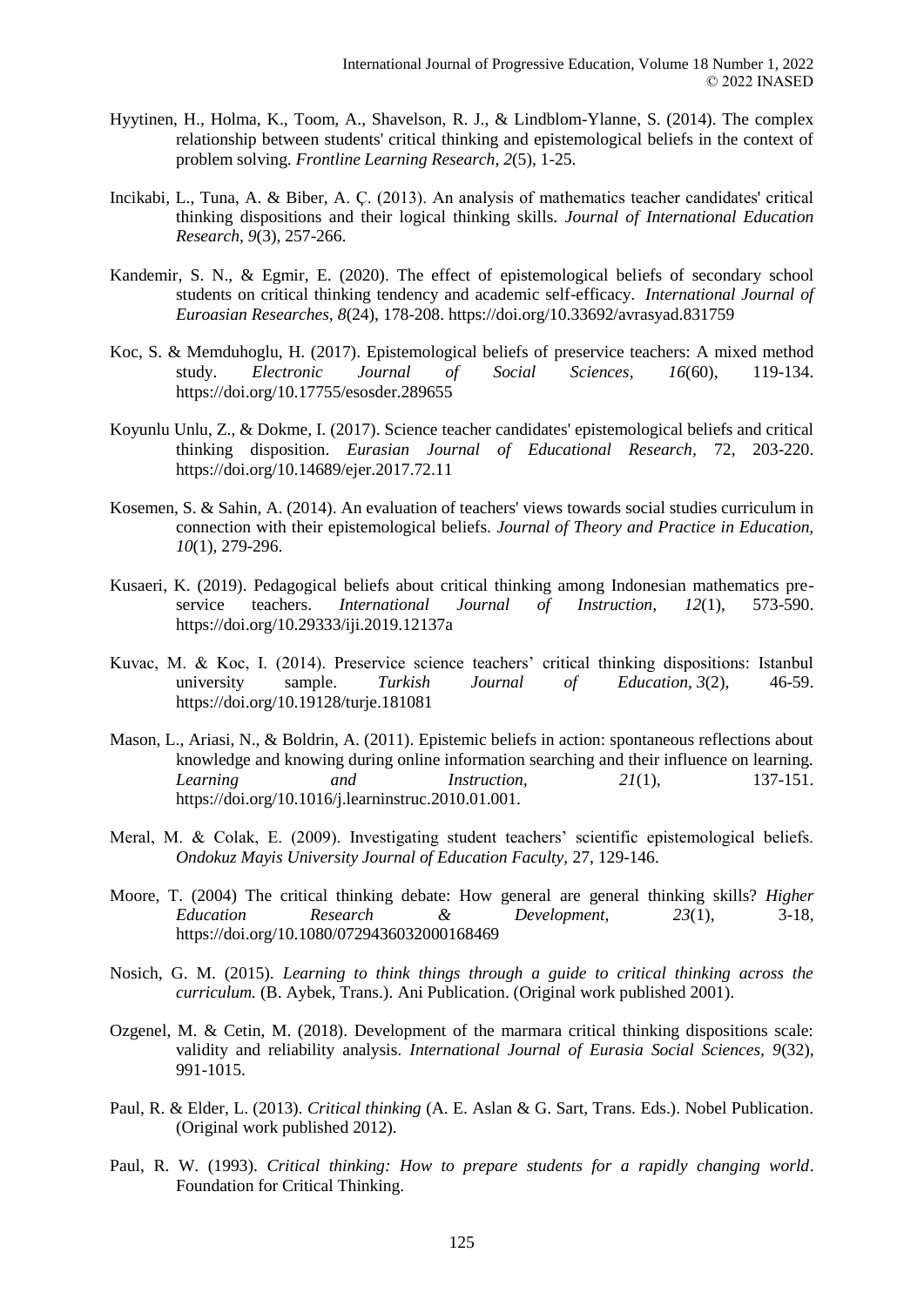- Qing, Z., Jing, G. & Yan, W. (2010). Promoting preservice teachers' critical thinking skills by inquirybased chemical experiment. *Procedia-Social and Behavioral Sciences, 2*(2), 4597-4603. https://doi.org/10.1016/j.sbspro.2010.03.737
- Riedler, M. & Eryaman, M.Y. (2016). Complexity, diversity and ambiguity in teaching and teacher education: practical wisdom, pedagogical fitness and tact of teaching. International Journal of Progressive Education, 12(3), 172-188.
- Saputro, A. D., Atun, S., Wilujeng, I., Ariyanto, A., & Arifin, S. (2020). Enhancing pre-service elementary teachers' self-efficacy and critical thinking using problem-based learning. *European Journal of Educational Research, 9*(2), 765-773. https://doi.org/10.12973/eujer.9.2.765
- Saritas S. & Yildirim M. (2020). Determination of critical thinking trends of operating room nurses. *Acibadem University Health Sciences Journal, 11*(2), 252-256. https://doi.org/10.31067/0.2019.123
- Schommer, M. (1990). Effects of beliefs about the nature of knowledge on comprehension*. Journal of Educational Psychology, 82*(3), 498-504.
- Schommer, M. (1994). Synthesizing epistemological belief research: Tentative understandings and provocative confusions. *Educational psychology review*, *6*(4), 293-319.
- Schommer, M. (1998). The role of adults' beliefs about knowledge in school, work, and everyday life. In M. C. Smith & T. Pourchot (Eds.), *Adult learning and development: Perspectives from educational psychology* (pp. 127-143). Lawrence Erlbaum Associates.
- Schommer-Aikins, M. (2004). Explaining the epistemological belief system: Introducing the embedded systemic model and coordinated research approach. *Educational Psychologist, 39*(1), 19-29.
- Schraw, G., Bendixen, L. D., & Dunkle, M. E. (2002). Development and validation of the epistemic belief inventory. In B. Hofer, & P. R. Pintrich (Eds.), *Personal epistemology: The psychology of beliefs about knowledge and knowing* (pp. 261- 277). Lawrence Erlbaum.
- Sinatra, G. M., & Kardash, C. M. (2004). Teacher candidates' epistemological beliefs, dispositions, and views on teaching as persuasion. *Contemporary Educational Psychology, 29*(4), 483- 498. https://doi.org/10.1016/j.cedpsych.2004.03.001
- Sen, Ü. (2009). An evaluation about turkish teacher candidates' critical thinking attitudes in terms of difference variable. *Journal of World of Turks, 1*(2), 69-89.
- Sivgin, C. (2019). *Examination of relationships between high school students' critical thinking skills, epistemological beliefs and science process skills* [Unpublished master's thesis]. Marmara University.

Tabachnick & Fidell (2013). *Using multivariate statistics* (6. ed.). Pearson.

- Taskin, C. S. (2012). Epistemological beliefs: As predictors of preservice teachers' learning aprroaches. *Mustafa Kemal University Journal of Social Sciences Institute, 9*(19), 273-285.
- Tempelaar, D. T. (2006). The role of metacognition in business education. *Industry and Higher Education, 20*(5), 291–297.
- Terzi, A. R., Dulker, A. P., Derin, R. & Terzi, A. (2020). The relationship between pre-service teachers' attitudes towards philosophy course and their critical thinking dispositions. In V.